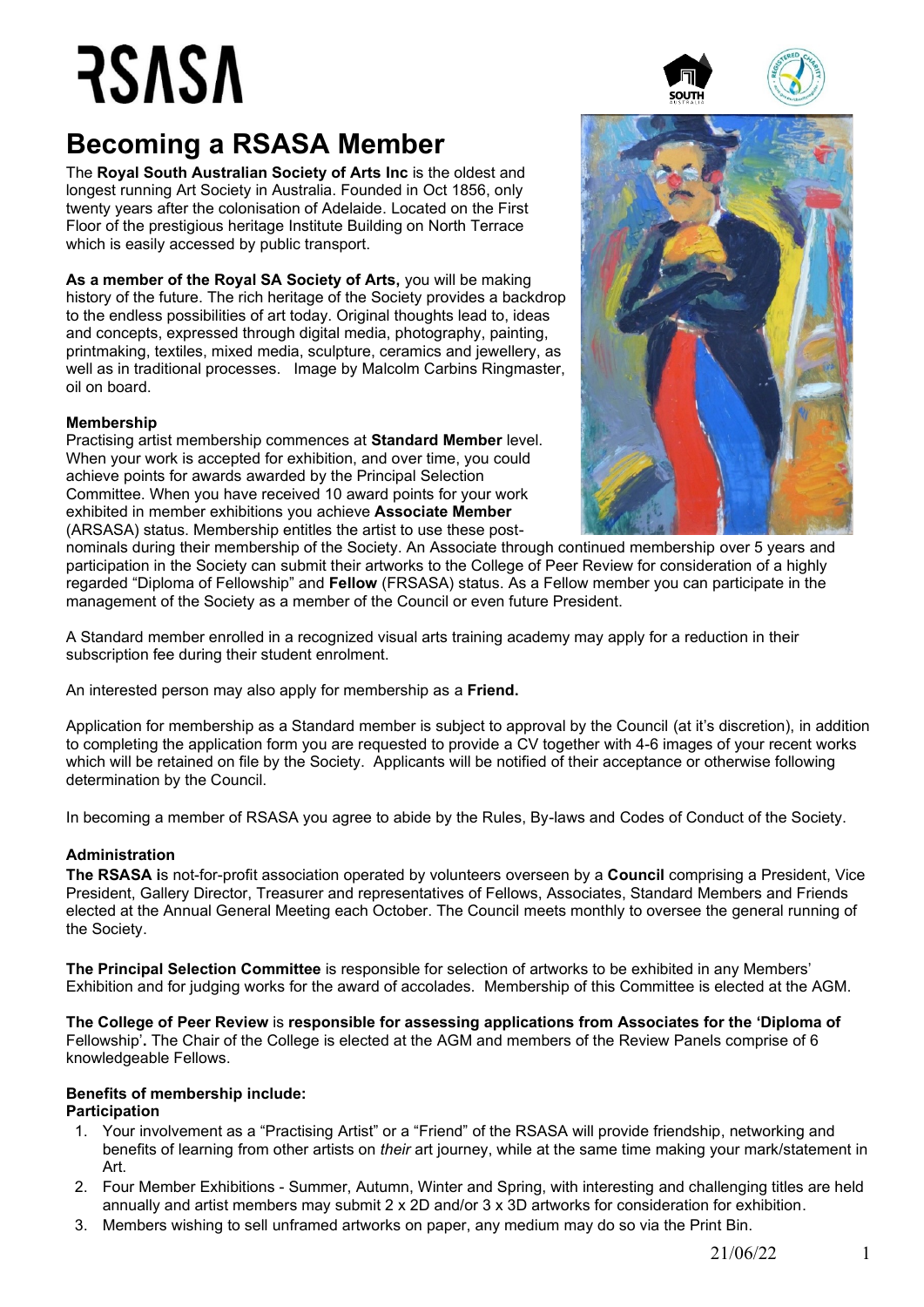- 4. Members are encouraged to participate volunteering in the many activities of the Society E.g., Exhibition Committee, hanging art, catering, and sitting at the Gallery desk.
- 5. 'Desk sitting' during an exhibition for a 3-hour period providing a golden opportunity to liaise with the public, view the exhibition in depth and peruse the Society's art journals and books to learn more about art practice.
- 6. The ability to understand and be involved with the staging of exhibitions, through planning and 'hands on' involvement in exhibitions.
- 7. Attend / present workshops and discussions (Artists Connect is first Friday of Members' exhibitions.)
- 8. The ability to put forward ideas, concepts for exhibitions, through the Exhibition Committee, designing flyers, invitations and share on social media.
- 9. The opportunity to help place work and curate exhibitions, with the help of the Exhibition Committee.
- 10. Get invlved in artist talks & demonstrations at Members' and other exhibitions depending on skills and ability.
- 11. Provide feedback and your suggestions to the RSASA Council and Committees.

#### **Communication**

- 1. Email bulletins: with what's happening Society's exhibition dates, delivery of artworks, collection of works and information about other exhibitions.
- 2. Invitations via email to RSASA exhibitions and events as they occur
- 3. Quarterly newsletter "Kalori" (indigenous interpretation "Message stick"), providing information on artists past and present, reports, exhibitions, demonstrations. Members are encouraged to submit articles to the Kalori Editor via email Jenny Gregson [jennygregson@chariot.net.au](mailto:jennygregson@chariot.net.au)
- 4. "In The Loop" provides RSASA Council updates to keep Members informed.
- 5. Liaison with both professional and emerging artists, [www.RSASArts.com.au](http://www.rsasarts.com.au/) providing information and links to other artists, organisations, and events. [www.facebook.com/RSASArts](http://www.facebook.com/RSASArts) [www.Instagram.com/RSASArts](http://www.instagram.com/RSASArts)

#### **RSASA activities beyond exhibitions**

- **1. Life Drawing Group/Sketch Group**  each Thursday 7 – 10.00pm at Hubbe Court, Burnside
- **2. Friday morning Sketch Group**, meeting each Friday rain or shine at designated venue. This list of venues is available [www.RSASArts.com.au](http://www.rsasarts.com.au/)
- **3. Workshops** led by experienced artists in a wide range of disciplines. Moderate fees to participants who may be members or non-members.
- **4. Art on The Terrace** work on North Terrace in front of the gallery during summer.
- **5. Work in the Gallery** some artists like to create art in the gallery and interact with the public.

#### **Other exhibition opportunities**

- **1. RSASA YouthScape Prized Exhibitions**, biennial, 2022, 2024, for young artists 15 26 Years. Margaret & Malcolm Carbins' Trust First prize \$5000 non-acquisitive
- **2. RSASA Portrait Prize,** biennial, 2023, 2025, \$10,000 Acquisitive Prize, donated by the Kennedy Arts Foundation. \$5000 non-acquisitive prize for artist 26 and under - Margaret & Malcolm Carbins' Trust prize
- **3. RSASA Abstract Prize,** biennial, 2022, 2024, \$5,000 Acquisitive Prize, donated by the Kennedy Arts Foundation.
- **4. Rising Sun Hotel** an exhibition for Fellows, 8-weekly, all welcome to attend openings

#### **Publications and Merchandise**

- 1. The RSASA has a significant library which is available to artists and students for research and reference.
- 2. Books for purchase concerning artists and art issues including RSASA publications.
- 3. Cards created by members.
- 4. Merchandise produced by members and on sale from time to time & RSASA T-shirts.
- 5. [www.RSASArts.com.au](http://www.rsasarts.com.au/) [www.Instagram.com/RSASArts](http://www.instagram.com/RSASArts) [www.facebook.com/RSASArts](http://www.facebook.com/RSASArts)

#### **Membership fees: per annum to 30 June 2023**

**Standard Member** (Practising artist): **\$60pa** + \$20 joining fee.

**Standard Student Member**: (undertaking secondary or tertiary education (identify): **\$25pa** + \$20 joining fee. **Friend:** (a supporter of the arts, non-exhibitor of work): \$20pa + \$20 joining fee.

A New Member's information pack is provided containing Rules, By-laws and giving extensive information on the RSASA and opportunities for involvement.

Please include payment with application form. This may be by Cheque, EFTPOS, Cash

Bank Transfer, **BSB 015 010 Account 6058 61014** Please ensure your name is included in the transfer. **Royal South Australian Society of Arts Inc**

**Gallery hours**: Mon – Fri 10:30 am – 3.30 pm Sat 1.00 – 3:30pm

1st Floor, Institute Building, cnr North Tce & Kintore Ave Adelaide SA 5000.

PO Box 177 Rundle Mall Adelaide SA 5000 08 8232 0450 gallery@RSASArts.com.au